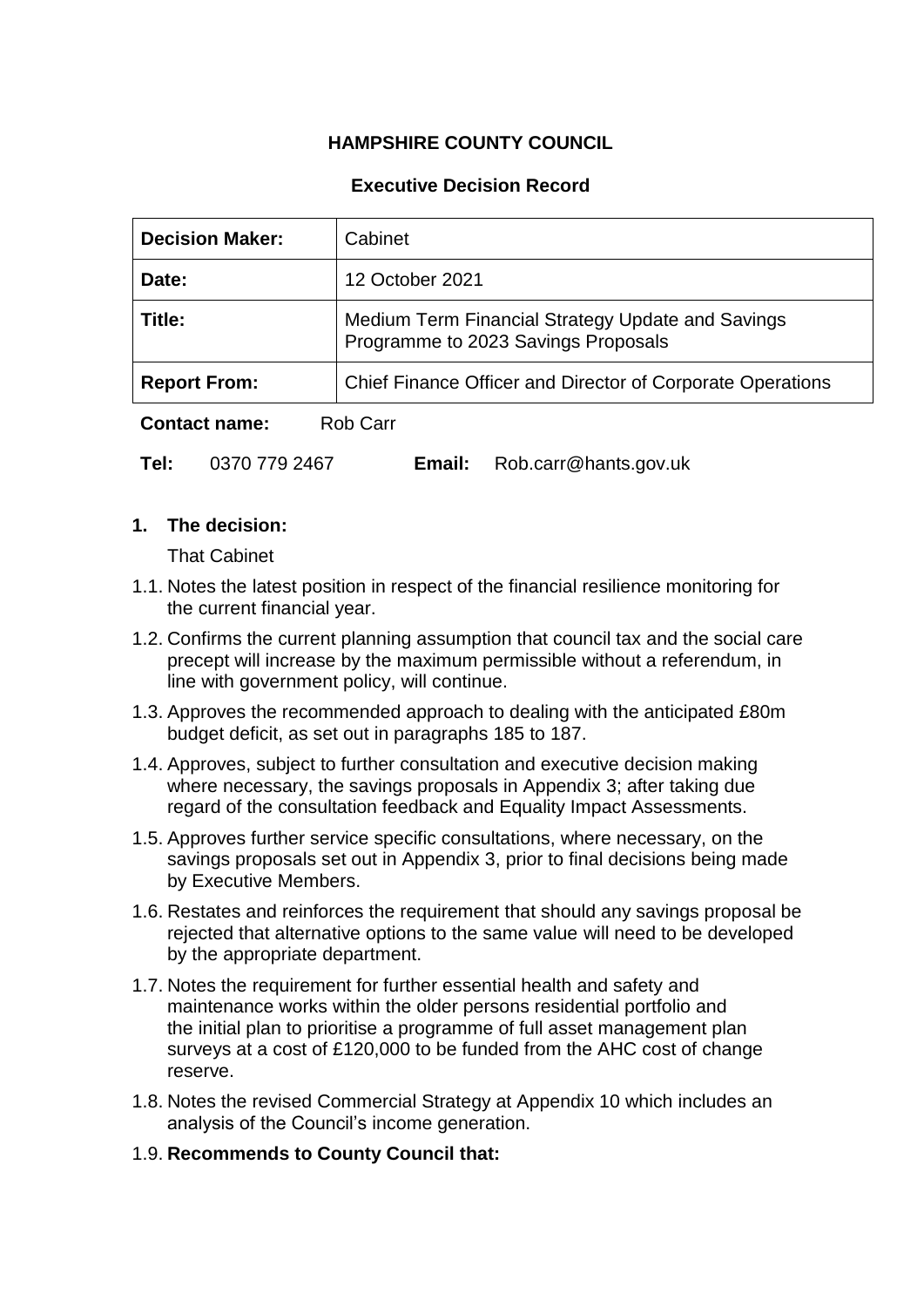- a) The mid-year report on treasury management activity at Appendix 2 be approved.
- b) The savings proposals in Appendix 3 be approved, subject to further consultation and executive decision making where necessary.
- c) Recurring funding of £7m is approved from 2022/23 to provide additional resources for the overall Highways Maintenance budget, with the flexibility for the Director of Economy, Transport and Environment to allocate this between Operation Resilience and the reactive maintenance budget as required.
- d) Investment of £1.7m in 2021/22, £2.4m in 2022/23 and £3.2m per year from 2023/24 onwards in Children's Intensive Workers be approved, to be met from existing corporate growth funding allocations for Children Looked After.
- e) Capital investment of up to £22m is added to the capital programme in respect of younger adults extra care and the Woodcot Lodge discharge to assess facility to be funded by prudential borrowing with repayments accounted for within the proposed saving.
- f) Capital investment of £786,000 is added to the capital programme in respect of improvement works to the Formal Meeting Chamber, to be funded from cost of change reserves.

# **2. Reason(s) for the decision:**

2.1. To consider the overall financial strategy for dealing with the budget gap to 2023/24 in light of the various options available to the County Council and to receive the high level outcomes from the public consultation exercise on balancing the budget.

### **3. Other options considered and rejected:**

3.1. None.

### **4. Conflicts of interest:**

- 4.1. Conflicts of interest declared by the decision-maker:
- 4.2. Conflicts of interest declared by other Executive Members consulted:

# **5. Dispensation granted by the Conduct Advisory Panel: none.**

- **6. Reason(s) for the matter being dealt with if urgent: not applicable.**
- **7. Statement from the Decision Maker:**